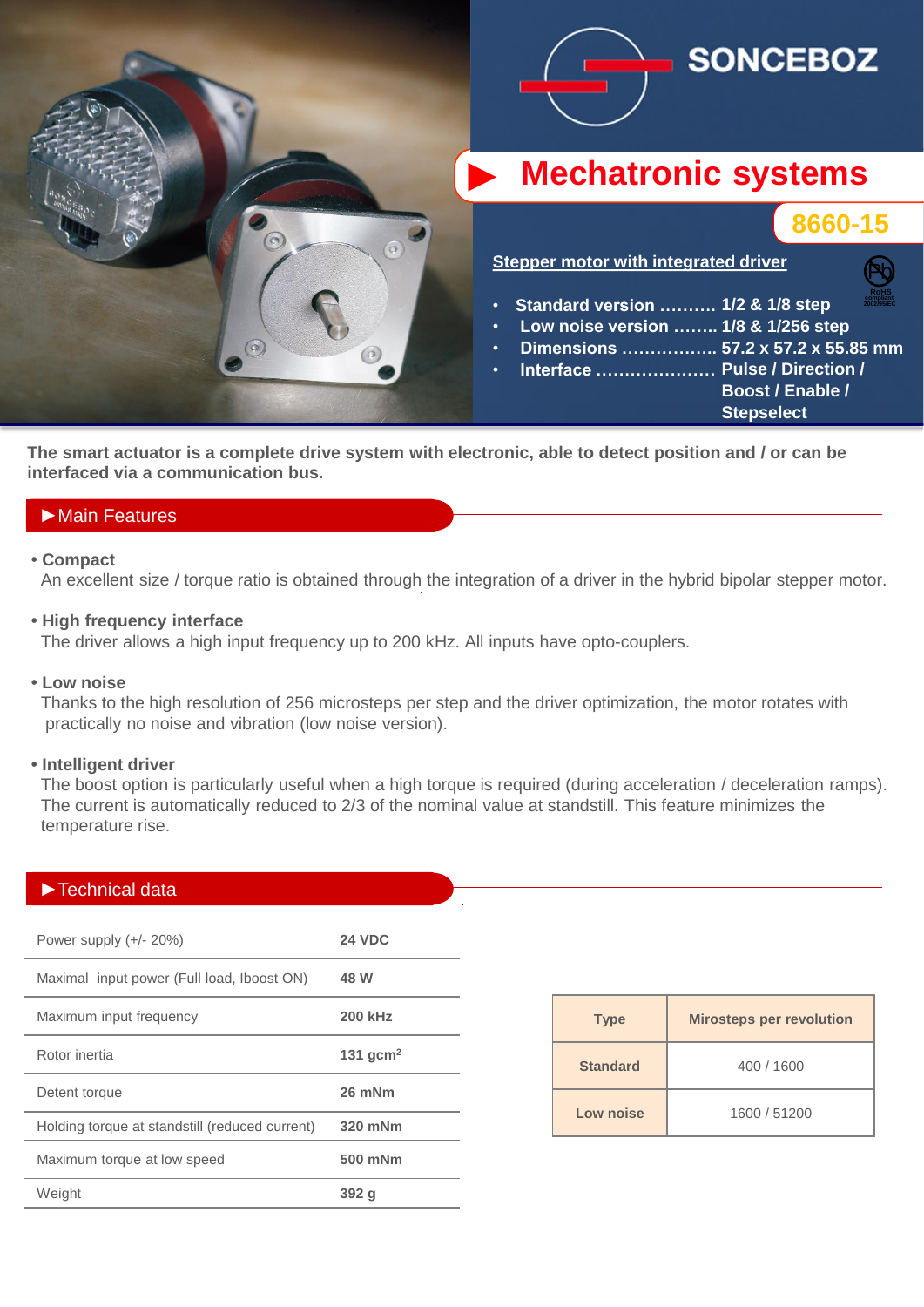### ►Dimensions

*Drawing not to scale. All dimensions in mm.*



# ►Thermal and torque characteristics





**SONCEBOZ SA**

2605 Sonceboz – Switzerland Tel. +41(0) 32 488 11 11 Fax +41(0) 32 488 11 00



Values obtained with the motor screwed on an aluminum plate (dimensions 150 x 150 x 6 mm)

*Special requirements upon customer specifications. Right to change reserved. <2.0>*

**SONCEBOZ** info@sonceboz.com - www.sonceboz.com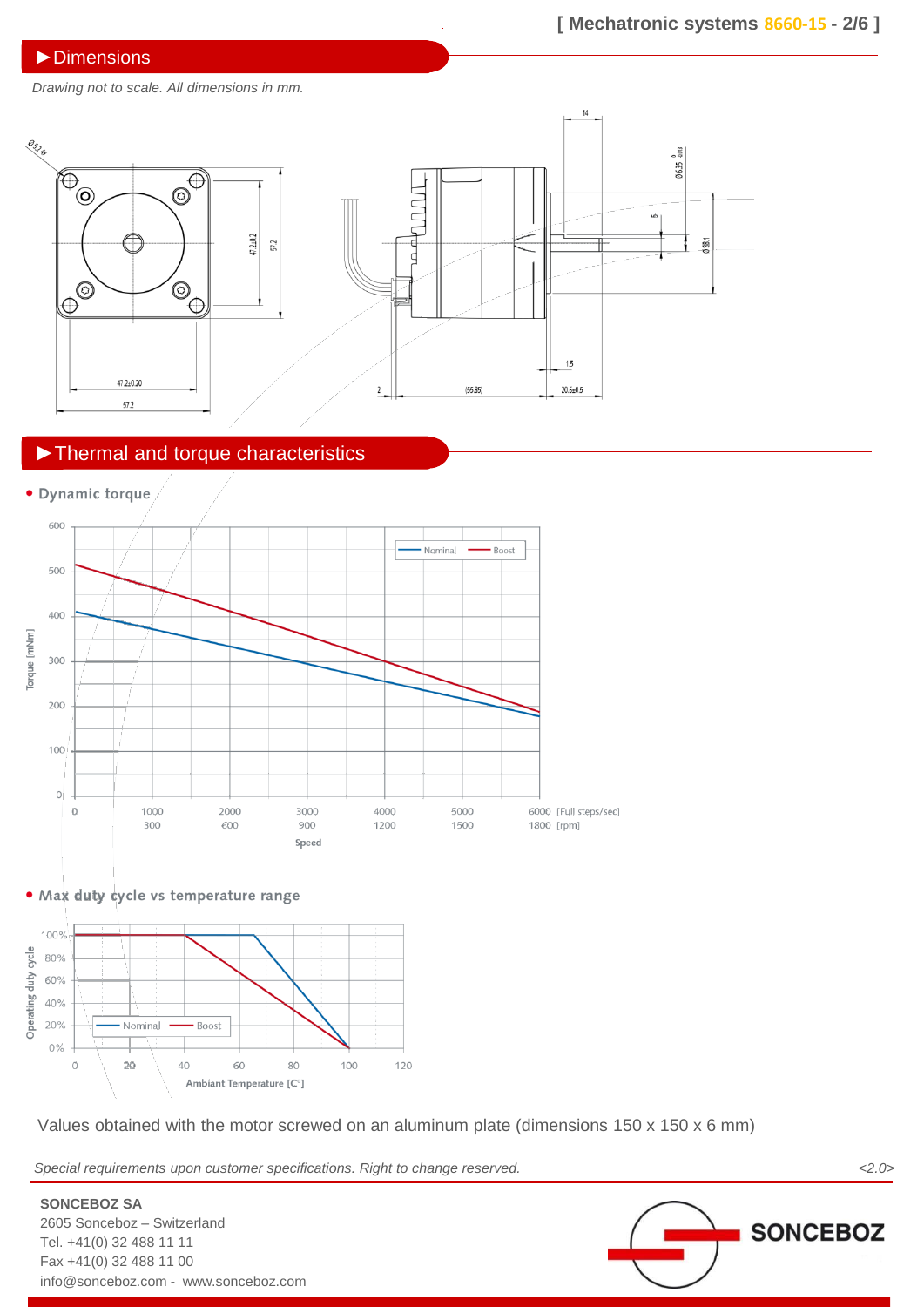►Electrical Interface

### **CONNECTOR**

· Header MICRO-FIT 3.0 8p

• MOLEX n° 43045 0812

| <b>GND</b>  | $+24$ VDC |
|-------------|-----------|
| Common      | Pulse     |
| Dir         | Boost     |
| Step select | Enable    |

Matching products: Molex female terminal: 43030 (series) Molex female housing: 43025 0800

Front view

## **PIN ASSIGNMENTS**

+24 VDC ......... Power supply GND ............... Power ground Common ........ Ground for logical inputs (Step select, Dir, Enable, Boost, Pulse) Pulse ............... Microstep clock input (active on rising edge)

| <b>Pin</b>         | <b>Description</b>    | <b>Version</b>    | State 0                                      | State 1                                        |
|--------------------|-----------------------|-------------------|----------------------------------------------|------------------------------------------------|
|                    |                       | Standard version  | $1/2$ step<br>(= 400 microsteps/revolution)  | $1/8$ step<br>(=1600 microsteps/revolution)    |
| <b>Step select</b> | Microstep resolution  | Low noise version | $1/8$ step<br>(= 1600 microsteps/revolution) | $1/256$ step<br>(=51200 microsteps/revolution) |
| <b>Dir</b>         | Direction of rotation | All               | <b>CW</b>                                    | <b>CCW</b>                                     |
| <b>Enable</b>      | Power ON              | All               | <b>OFF</b>                                   | ON                                             |
| <b>Boost</b>       | Increase in torque    | All               | <b>OFF</b>                                   | ON                                             |

Note: Step select input is only selectable when  $Enable = 0$  (current OFF)

# **INPUTS**



R = 470  $\Omega$ , excepted for the pulse input R = 220  $\Omega$ .

An external resistor can be added in series with the input to increase the logical voltage up to 24 VDC. For Vin = 24 VDC, the external resistors would be 1.2 kΩ for the pulse and 2.7 kΩ for the others inputs.

*Special requirements upon customer specifications. Right to change reserved. <2.0>*

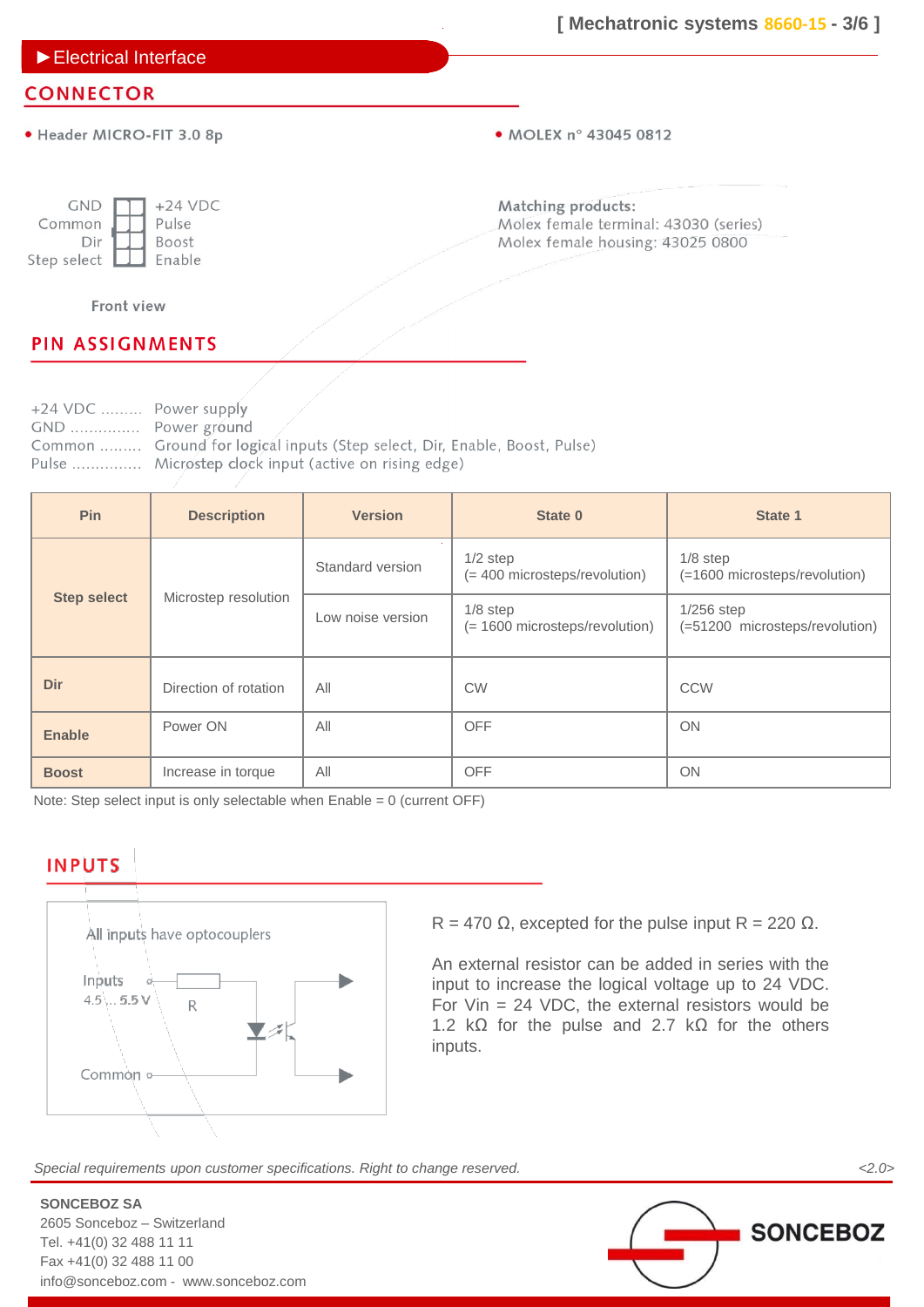# **CHARACTERISTICS**

| <b>Characteristics</b>                  | <b>Symbol</b> | <b>Min</b>     | <b>Typ</b>               | <b>Max</b>                   | <b>Unit</b>    |
|-----------------------------------------|---------------|----------------|--------------------------|------------------------------|----------------|
| Input control voltage low               | Vil           | $\overline{0}$ | $\mathbf{0}$             | 0.8                          | $\vee$         |
| Input control voltage high              | Vih           | 4.5            | 5                        | 5.5                          | $\vee$         |
| <b>Input current high [Pulse]</b>       | Lin           | 12             | 16                       | 20                           | mA             |
| Input current high [Dir, enable, Boost] | Lin           | 6.5            | 8                        | 9.5                          | m <sub>A</sub> |
| <b>STEP pin low</b>                     | <b>Tstpl</b>  | 2.5            | $\bar{ }$                | $\qquad \qquad \blacksquare$ | μs             |
| <b>STEP pin high</b>                    | <b>Tstph</b>  | 2.5            | $\overline{\phantom{0}}$ | $\overline{\phantom{a}}$     | $\mu s$        |
| Setup time for input change to STeP     | Tsu           | 900            | $\overline{\phantom{0}}$ | $\overline{\phantom{a}}$     | μs             |
| Hold time for input change from STeP    | Th            | 2.5            |                          |                              | $\mu s$        |

# **TIMING DIAGRAM**



*Special requirements upon customer specifications. Right to change reserved. <2.0>*

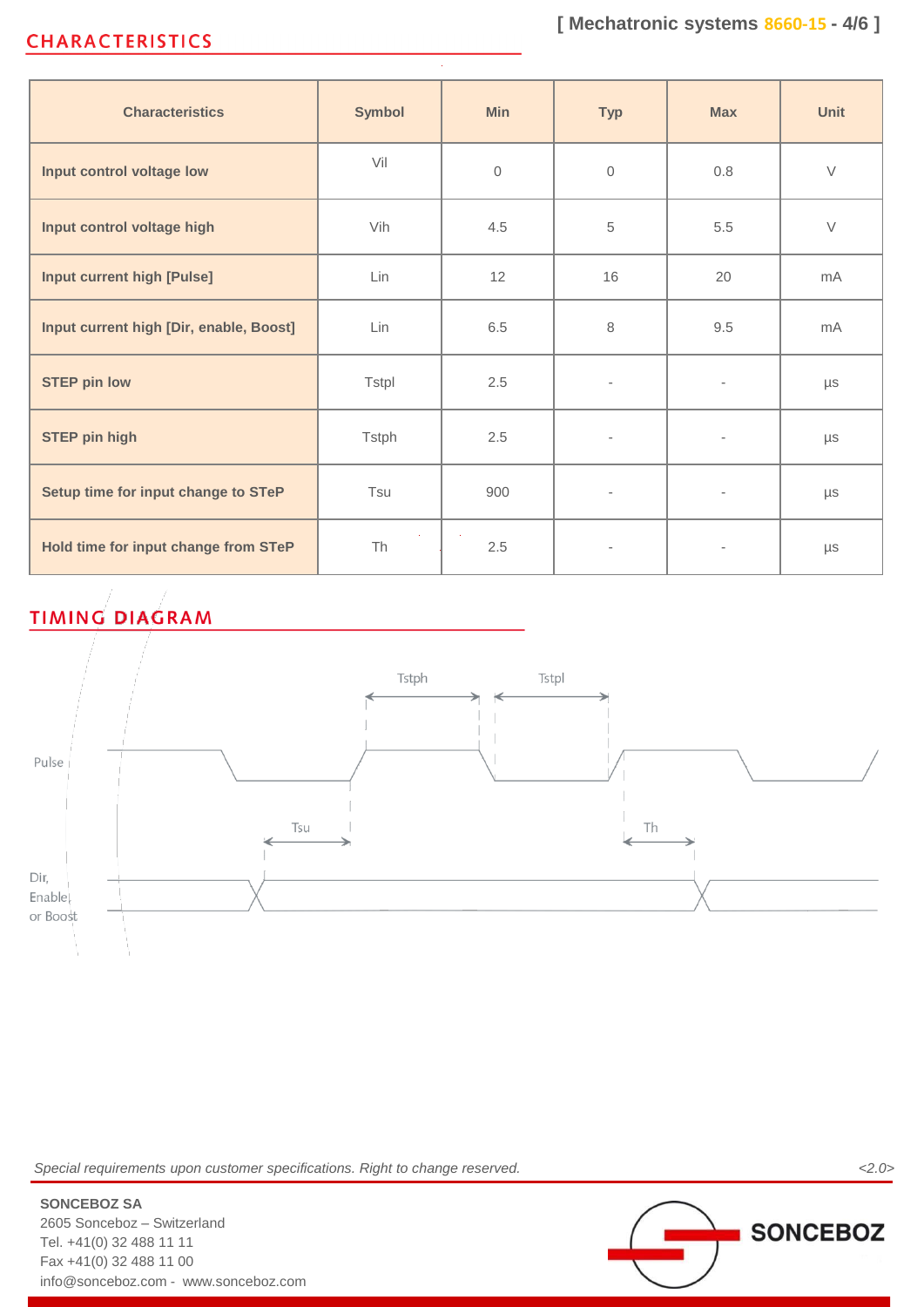• **Operating temperature range** ........................... 0 to 65° C (Inominal, see graph. Max duty)

• **Protection class** ............................................... IP50

### **• Thermal and over/under voltage protections**

If the motor temperature exceeds 100° C or if the supply voltage comes outside its operating range, the driver is auto-matically switched off. This is intended to protect components from failure due to excessive temperature or under / over voltage.

To restart the motor after cut off, a rising edge must be applied on the ENABLE input when temperature or voltage error has been cleared. Thermal hysteresis is ~10° C and voltage hysteresis is ~1 V.

### ►Installation

### **• Cables and power supply:**

The cables used must have an insulation temperature of at least 105° C. The motor interface must be SELV type (Sepa- rated Extra Low Voltage). The cables between the power supply and motor must no be longer than 1 m and a minimal AWG24 diameter must be respected. Every system is delivered with 2 fastening screws and a 25 cm connection cable.

### • **Temperature and protections:**

Max. temperature of motor and electronic ......... 100° C

It is possible to improve the motor's heat dissipation by fixing it to a metal plate which acts as a heat sink and by using thermoconductive paste. If the motor is accessible or its temperature is high, it may be necessary to fit protecting elements for the safety of the user.

*Special requirements upon customer specifications. Right to change reserved. <2.0>*